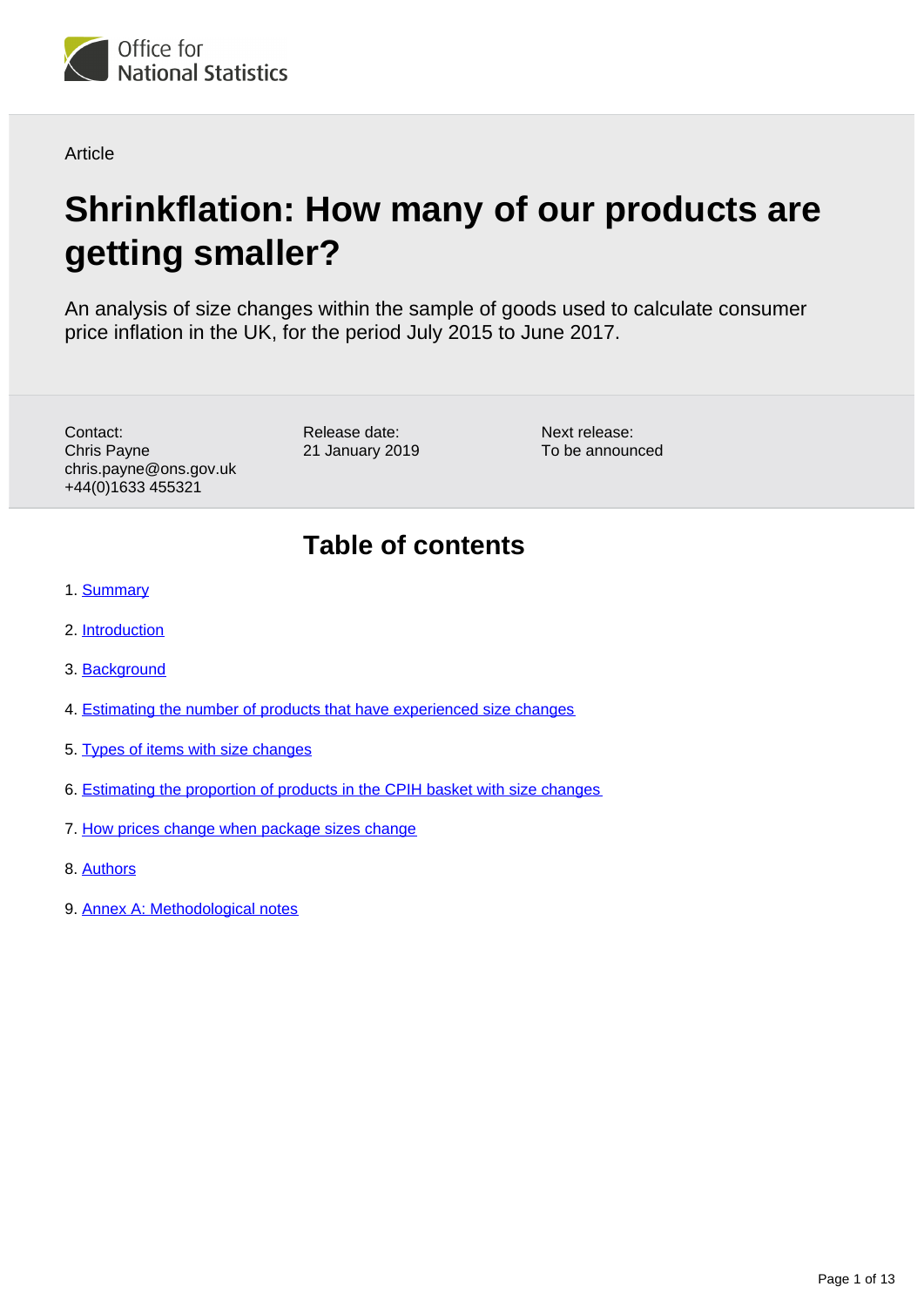# <span id="page-1-0"></span>**1 . Summary**

We identified 206 products that shrank in size and 79 that increased in size between September 2015 and June 2017. There was no trend in the frequency of size changes over this period, which included the EU referendum.

The majority of products experiencing size changes were food products and in 2016, we estimated that between 1% and 2.1% of food products in our sample shrank in size, while between 0.3% and 0.7% got bigger.

We also observed that prices tended not to change when products changed size, consistent with the idea that some products are undergoing "shrinkflation".

# <span id="page-1-1"></span>**2 . Introduction**

We previously published an [article looking at shrinking product sizes.](https://www.ons.gov.uk/economy/inflationandpriceindices/articles/theimpactofshrinkflationoncpihuk/january2012tojune2017) The article highlighted that, between January 2012 and June 2017, our prices collectors had recorded 2,529 price quotes across the UK where the size of the tracked item had shrunk.

However, there is a lot of interest, not only in the number of quotes we have received where the item has changed size but also in the total number of different products that have shrunk. Because of this we have undertaken further analysis to estimate the number of unique products in our sample that shrank or grew larger. We estimated that between September 2015 and June 2017, there were 206 products that shrank in size and 79 that increased in size.

The majority of these size changes were for food and drink products. Overall, they represented a small minority of products in our sample; of approximately 37,400 food and drink items in our sample throughout 2016 (including duplicates of the same products), we identified 361 with size reductions (between roughly 1.0% and 2.1%  $1$ ) and 116 with size increases (between roughly 0.3% and 0.7%). We also examined the behaviour of prices in the month when size changes occurred and found that the price for products typically remained the same as in the previous month. This implies that the price per unit often increased or decreased as a result of the size change.

#### **Notes for: Introduction**

1. The estimated percentage of products with size changes depends on whether the denominator includes all food and drink products or only those products which could have a change in size recorded. More information can be found in Section 6.

### <span id="page-1-2"></span>**3 . Background**

Shrinkflation is a term used to describe the process of a product's size being reduced while its price remains the same. If products "shrink" in size while the price stays the same, the price has inflated, as consumers will pay the same amount of money for less. In order to accurately measure inflation, we use quality adjustment processes to account for any changes to a product's weight, volume or size (see the [Consumer Price Indices Technical Manual](https://webarchive.nationalarchives.gov.uk/20160109133536/http:/www.ons.gov.uk/ons/rel/cpi/consumer-price-indices---technical-manual/2014/index.html) for more information).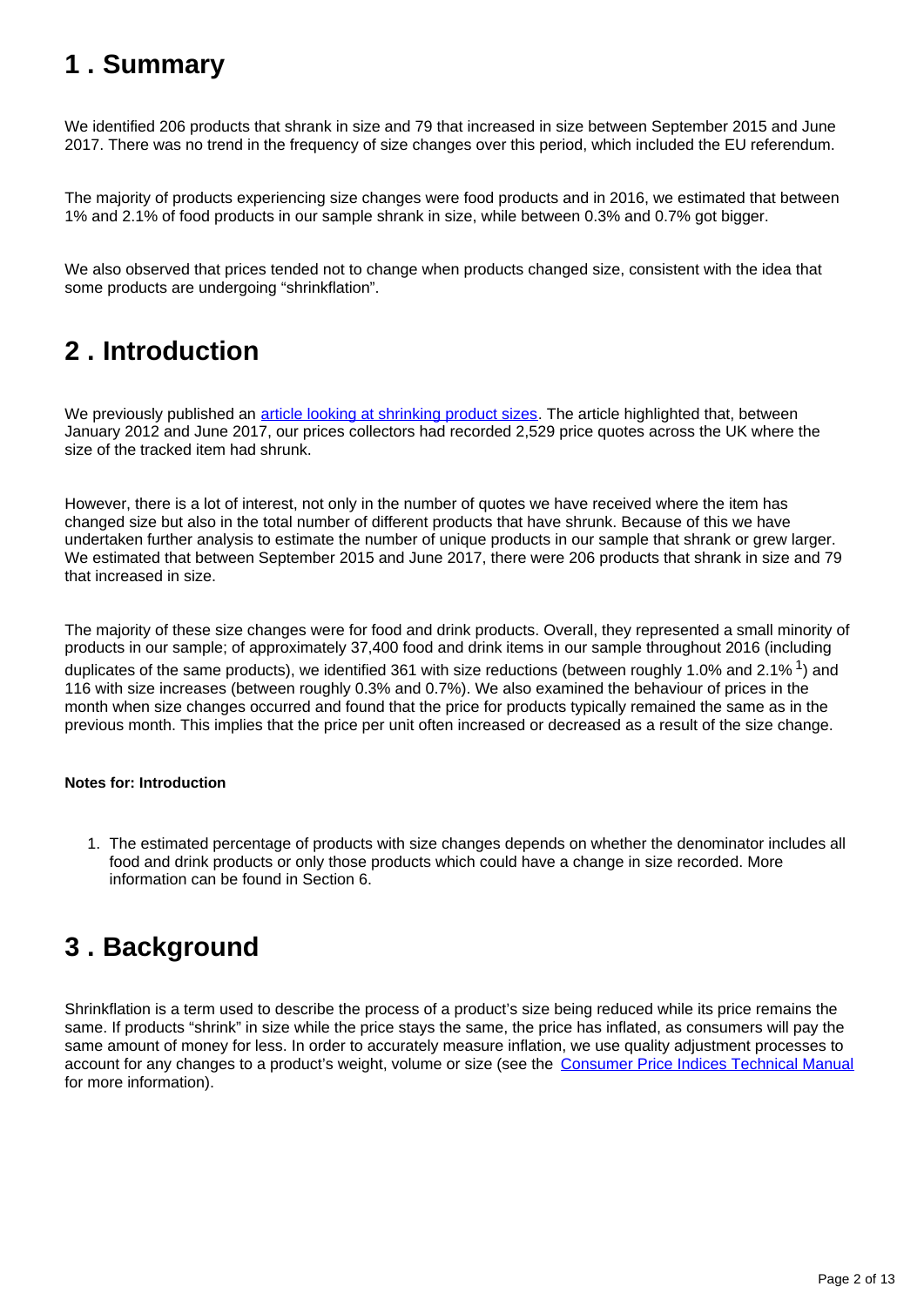Each month, price quotes are collected across different outlets and locations for each item in our [basket of goods](https://www.ons.gov.uk/economy/inflationandpriceindices/articles/ukconsumerpriceinflationbasketofgoodsandservices/2018)  [and services.](https://www.ons.gov.uk/economy/inflationandpriceindices/articles/ukconsumerpriceinflationbasketofgoodsandservices/2018) One of our price collectors' aims is to select products that are popular, so several price collectors will often price the same product. For example, for the item "Carton/box of chocolates", there could be several price quotes for a particular branded box of chocolates. If such a product experiences a change in size, we will pick up this change in multiple price quotes. For this reason, it was not possible to tell from our previous analysis how many unique products were represented by the price quotes with recorded size changes.

Our best means of determining the number of unique products among all the quotes with recorded size changes was to manually compare the product descriptions recorded by price collectors. This was a time-consuming process, so rather than look at the entire period covered in our previous analysis, we focused on the two-year period from July 2015 to June 2017.

It should be noted that, for the purpose of measuring inflation, we target high-expenditure, easy to follow products. As a result, the size changes in our sample will not necessarily be representative of the changes occurring in the market as a whole, so we do not recommend making this generalisation.

### <span id="page-2-0"></span>**4 . Estimating the number of products that have experienced size changes**

We have estimated the total number of unique product size changes that occurred between September 2015 to June 2017<sup>1,2</sup>. This was done by comparing the product descriptions recorded by price collectors for items that we identified had changed in size.

It is not straightforward to match a particular product size change to a particular point in time, because the same size change can be observed in more than one month. For example, a change may have been observed in September 2015 in one outlet and October 2015 in another, due to different outlets beginning to sell new stock at different times. Therefore, we identified the first time a particular size change was observed and used this as our best estimate of the time that a product size change initially occurred.

Figures 1 and 2 show the total number of quotes where there was a recorded size increase or decrease, broken down into the following categories:

- the first observation of a particular product size change
- additional observations of the same product size change
- all quotes for tobacco products with size changes, which we excluded from our total counts of size changes; we have treated these quotes differently because of new legislation in May 2017, which enforced minimum packaging sizes for tobacco products, triggering a large number of product size changes in the preceding months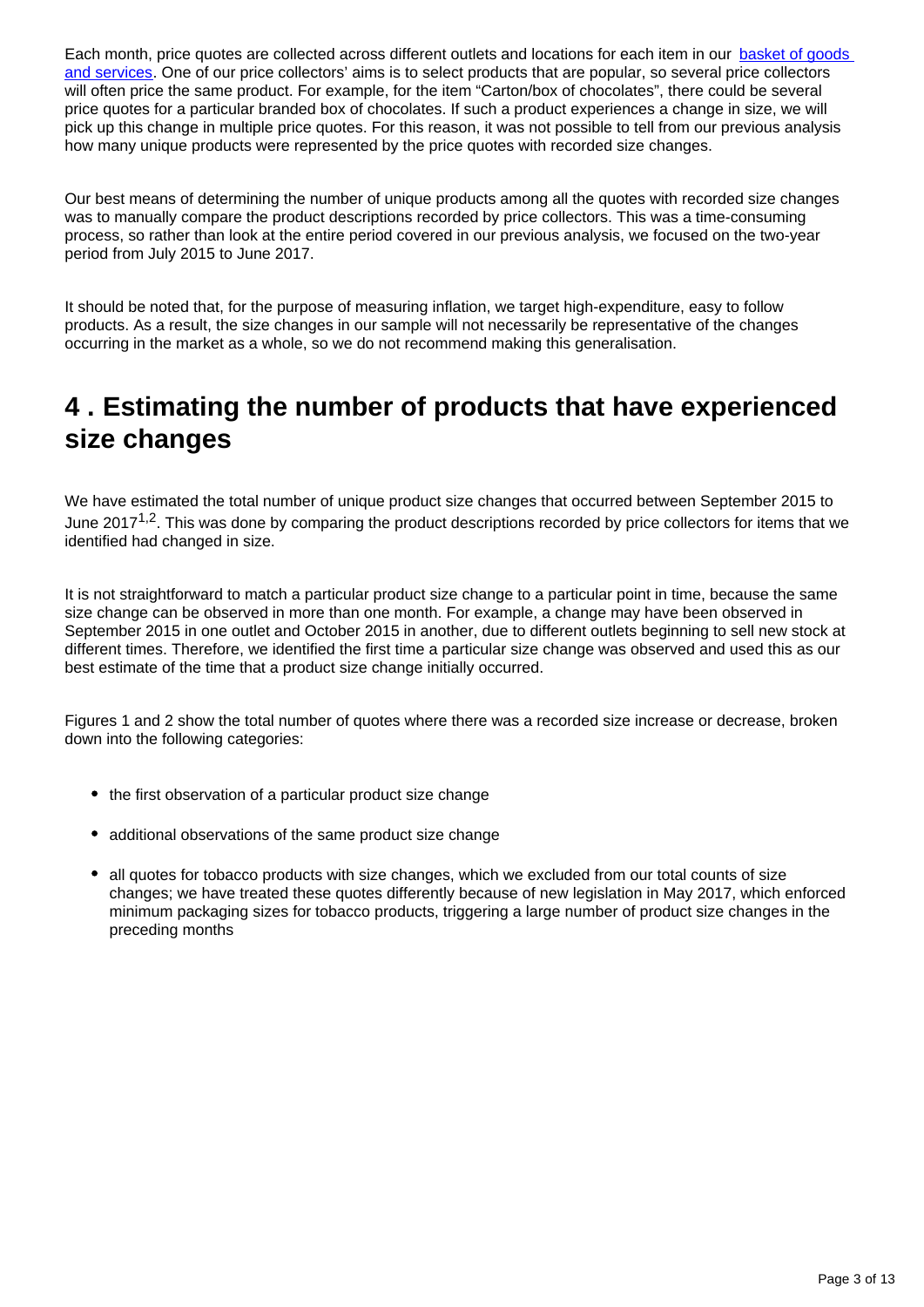#### **Figure 1: Count of product size increases**

**UK, September 2015 to June 2017**

### Figure 1: Count of product size increases

UK, September 2015 to June 2017



**Source: Office for National Statistics**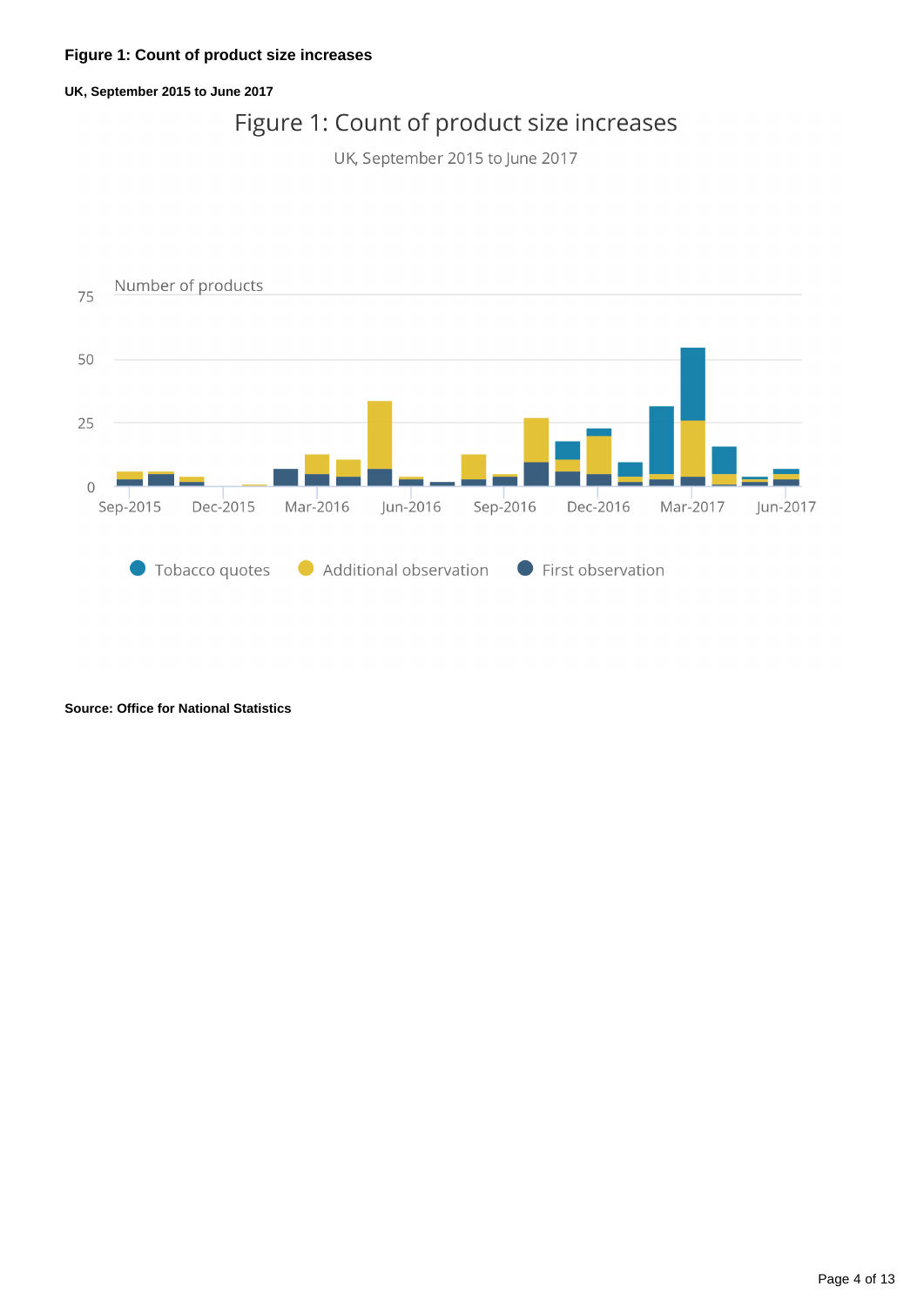#### **Figure 2: Count of product size decreases**

**UK, September 2015 to June 2017**

### Figure 2: Count of product size decreases

UK, September 2015 to June 2017



#### **Source: Office for National Statistics**

#### **Notes:**

1. There were no tobacco products with size reductions.

Further details about the methodology and limitations for this analysis can be found in Annex A. The total numbers of quotes with size changes in each month approximately reflect those presented in our previous [analysis](https://www.ons.gov.uk/economy/inflationandpriceindices/articles/theimpactofshrinkflationoncpihuk/january2012tojune2017). Small discrepancies between these figures are due to minor changes to the methodology used and due to some exclusions being made, as explained in Annex A.

The total number of "first observations" of a size change is equivalent to the total number of different size changes we observed (that is, excluding duplicates). Our analysis reveals that the total number of different size changes in each month is relatively low, with many of the quotes from the previous analysis representing duplicates of the same product size change.

In total across the 22 months, there were an estimated 214 different product size reductions observed and 81 different product size increases (excluding tobacco products). This translated to 206 different products in total having size reductions (as eight products had more than one size change) and 79 having size increases (no products had more than one size increase). In other words, 2.6 times as many products reduced in size as increased in size. For comparison, there were 865 quotes in total (that is, including duplicates of the same change) with size reductions and 212 quotes in total with size increases.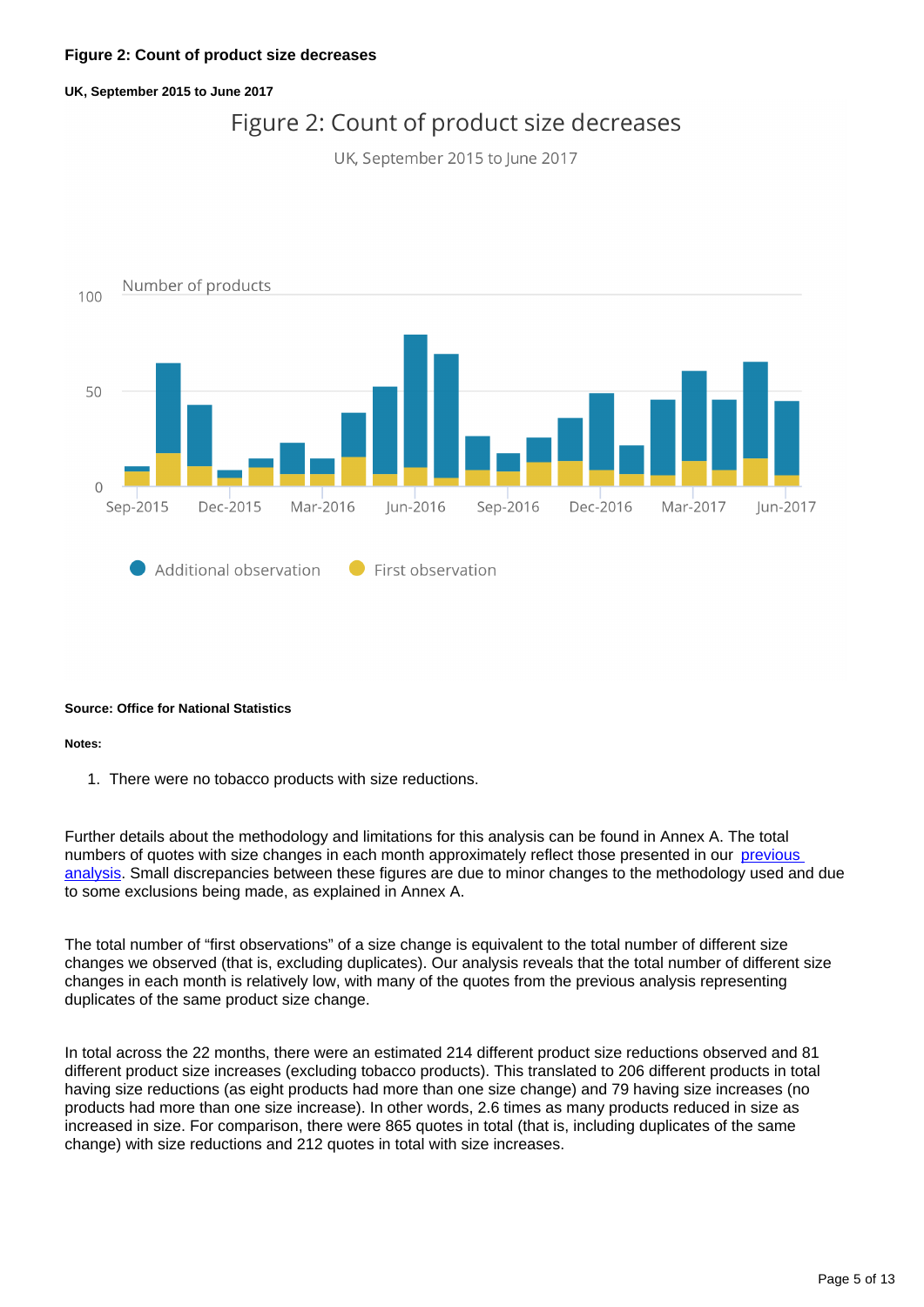There was no apparent trend in the frequency of size reductions or size increases over time for the period studied. Consistent with our previous analysis, the trend remains stationary in the period following the EU referendum (June 2016).

#### **Notes for: Estimating the number of products that have experienced size changes**

- 1. The current and previously-published analyses include changes in various quantity measurements including weight, volume, number in pack, sheets per roll, Alcohol By Volume (ABV) (%) and page yield (for inkjet cartridges).
- 2. We excluded the first two months of data from the analysis in this section. For more information, see Annex A.

### <span id="page-5-0"></span>**5 . Types of items with size changes**

All of the products in the Consumer Prices Index including owner occupiers' housing costs (CPIH) basket of [goods and services](https://www.ons.gov.uk/economy/inflationandpriceindices/articles/ukconsumerpriceinflationbasketofgoodsandservices/2018) are classified according to the international [Classification of individual consumption by](https://ec.europa.eu/eurostat/statistics-explained/index.php/Glossary:Classification_of_individual_consumption_by_purpose_(COICOP))  [purpose \(COICOP\)](https://ec.europa.eu/eurostat/statistics-explained/index.php/Glossary:Classification_of_individual_consumption_by_purpose_(COICOP)) system. Figure 3 shows the estimated frequencies of size reductions or size increases, for distinct products, within the different COICOP categories (at the class level) for the period July 2015 to June 2017 (only classes with at least five size changes in total are shown).

#### **Figure 3: Frequencies of products with size changes, by COICOP class**

#### [Download the data](https://www.ons.gov.uk/visualisations/dvc580/figure3/data.xlsx)

Most of the size changes occurred in the food and drink categories of the basket; these categories contained 70% of the size reductions and 71% of the size increases  $^1$ .

Food categories with larger numbers of product size changes – both increases and decreases – included bread and cereals, meat, and sugar, jam, syrups, chocolate and confectionery. The non-food categories with the most size increases and reductions were appliances and products for personal care – which includes items such as toilet rolls, nappies and tissues – and non-durable household goods – which includes items like kitchen roll and washing up liquid.

The frequencies of size changes in the different COICOP categories was often roughly proportional to the total numbers of quotes per month in each category for which a size change was recorded, suggesting that much of the variation between COICOP categories may be due to the differences in category sizes. For more details, see Annex A.

We found previously that the only category in the basket of goods where size changes had a notable impact on the class-level index was sugar, jam, syrups, chocolate and confectionery; our new analysis shows that there were more unique products with size reductions than increases in this category (over the shorter time period we studied). However, the ratio of size decreases to increases was not uniquely high in this category.

#### **Notes for: Types of items with size changes**

1. When calculating the proportion of size-change products that were food and drinks, we counted all the food and drink items within COICOP categories 1 (Food and Non-Alcoholic Beverages) and 2 (Alcoholic Beverages and Tobacco), but not COICOP category 11 (Restaurants and Cafes).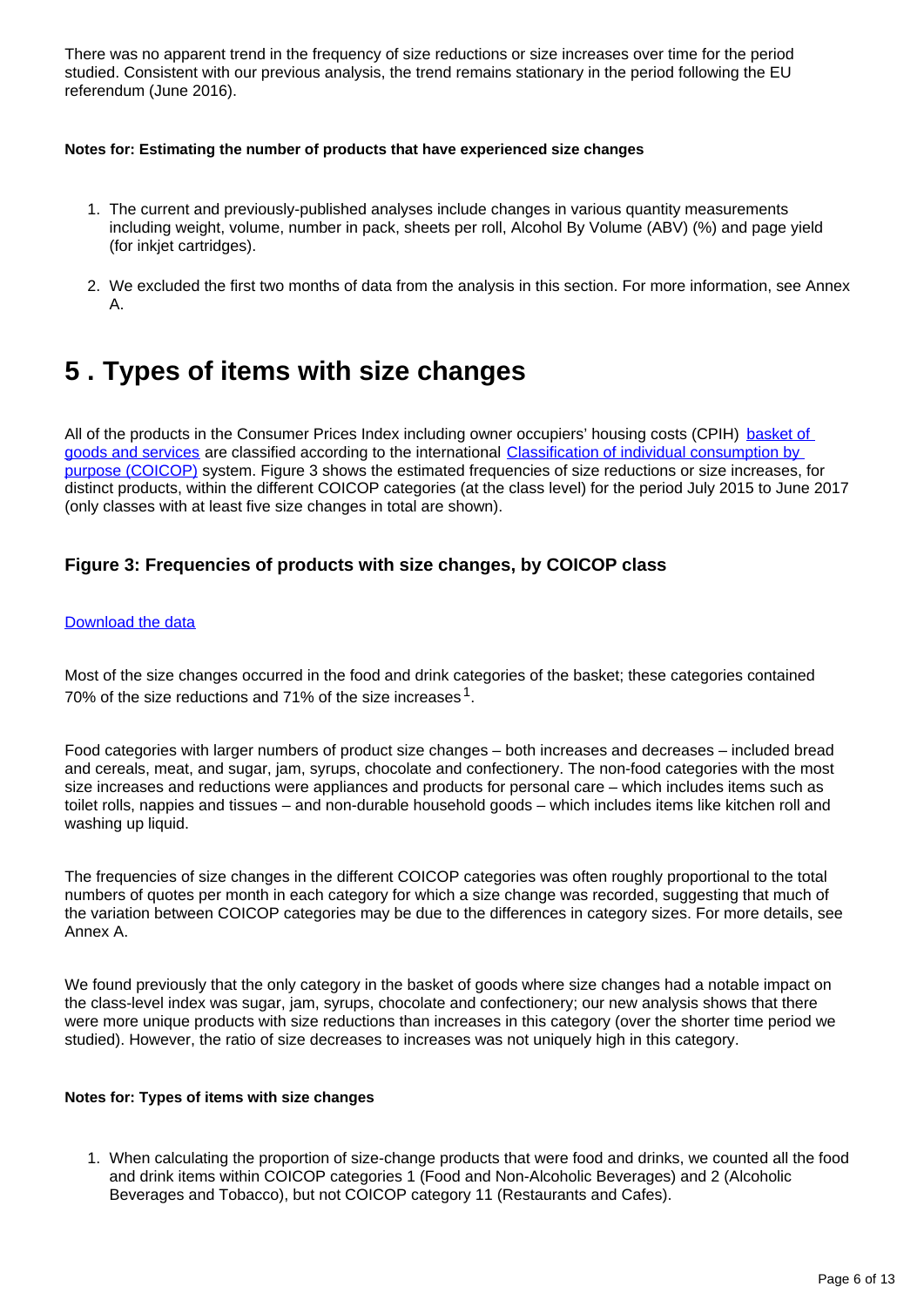### <span id="page-6-0"></span>**6 . Estimating the proportion of products in the CPIH basket with size changes**

Our sample is fixed throughout the year; price collectors attempt to track the price of a particular item in the sample from month to month. We have estimated the proportion of all food and drink items we tracked in 2016 that changed size<sup>1</sup> (note that the items tracked are not all distinct products, as the same item may be tracked in different outlets and locations).

When calculating this figure, we considered the fact that not all food and drink quotes had the potential for a size change to be identified, as we do not record size as a quality indicator for all quotes  $2$ . In total, around 46% of food and drink quotes had a size recorded in 2016.

Many of those quotes without sizes recorded are unlikely to have a size change as they are a standard-sized product (such as a 250 gram block of butter) and others do not typically have a set size (for example, whole fruits and vegetables). However, for some items such as cheese, it is possible for products to change size, but we work on a basis of price per unit weight, so we do not need to record absolute sizes for our quality adjustment processes.

We have therefore calculated upper and lower bounds for the proportion of all food and drink items we tracked in 2016 that changed size, with the upper bound taking the number of size changes over the number of quotes with a size recorded and the lower bound taking the number of size changes over the total number of quotes, including those without a size recorded. The upper bound is likely to be an overestimation, as the items excluded from the calculation are disproportionately those that are less likely to have size changes, while the lower bound is likely to be an underestimation, as there are likely to be some products that changed size that were not identified.

Throughout 2016, our monthly sample contained an average of 37,408 food and drink items, of which on average around 17,100 had a weight recorded. Across 2016, we identified 361 tracked items with a size reduction and 116 with a size increase. Therefore, we estimate that between 1.0% and 2.1% of tracked items had a size decrease and between 0.3% and 0.7% of tracked items had a size increase.

Further methodological details and limitations are described in Annex A.

#### **Notes for: Estimating the proportion of products in the CPIH basket with size changes**

- 1. Food and drink items within COICOP class 1 (Food and Non-Alcoholic Beverages) and 2 (Alcoholic Beverages and Tobacco) were included while those within COICOP class 11 (Restaurants and Cafes) were not included.
- 2. There are several reasons why quotes may not have a size recorded:
	- the weight or volume may be fixed at a standard size (for example, "Large loaf white unsliced 800 grams")
	- the quantity may always be a single unit of goods (for example, "Doughnut, each")
	- the price may be calculated per unit weight (for example, "Bacon, back, per kilogram")
	- the size of the product may not be applicable when describing the product's quality (more relevant to non-food items)
	- a size measurement may not be available for the particular product whose price is quoted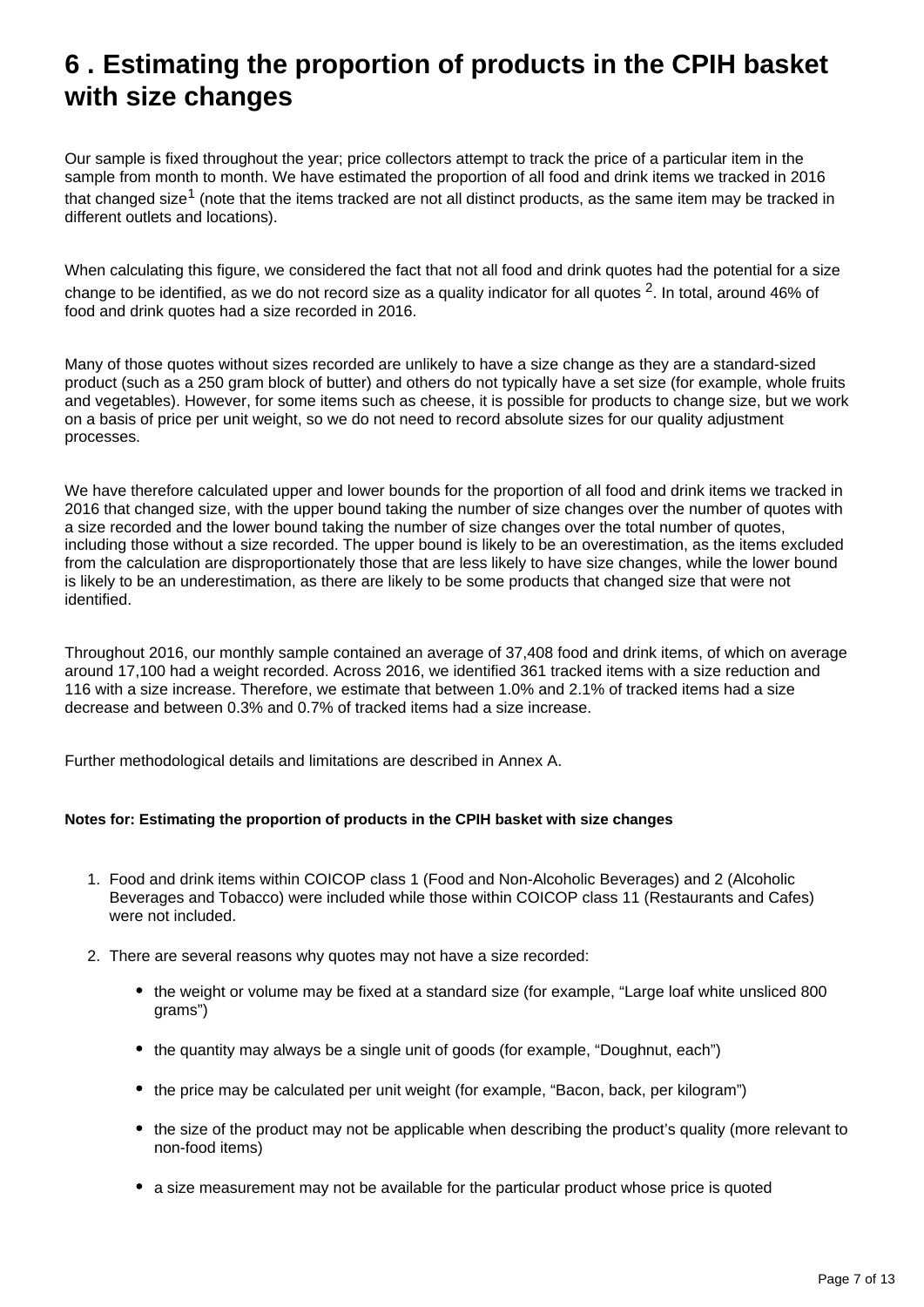In cases where the exact weight or volume of an item is specified, a size change that took a product's size outside of this range would normally trigger its replacement with a different product of the specified size. Alternatively, a size change could result in a change to the item description to ensure that we can continue to collect a particular product or product range that has changed in size.

# <span id="page-7-0"></span>**7 . How prices change when package sizes change**

We have also examined how prices change when products undergo size changes.

We studied the change in product prices (without adjusting for size change) between the month preceding a size change and the month with a size change, for size changes between July 2015 and June 2017. Here, we counted all price quotes, since prices for a given product can differ from one quote to another (they may be from different retailers, for example). However, this does mean that there may be some duplicates of the same price changes.

#### **Figure 4: How prices change when size changes occur**

**UK, July 2015 to June 2017**

### Figure 4: How prices change when size changes occur

UK, July 2015 to June 2017



#### **Source: Office for National Statistics**

We found that the prices we recorded tended not to change when size changes occurred, regardless of whether the size change was an increase or a decrease (Figure 4). For size reductions, there were similar numbers of quotes with price increases and price decreases, which would be consistent with products going on and coming off promotion in roughly equal proportions. For size increases, there were 17 price increases and seven price decreases.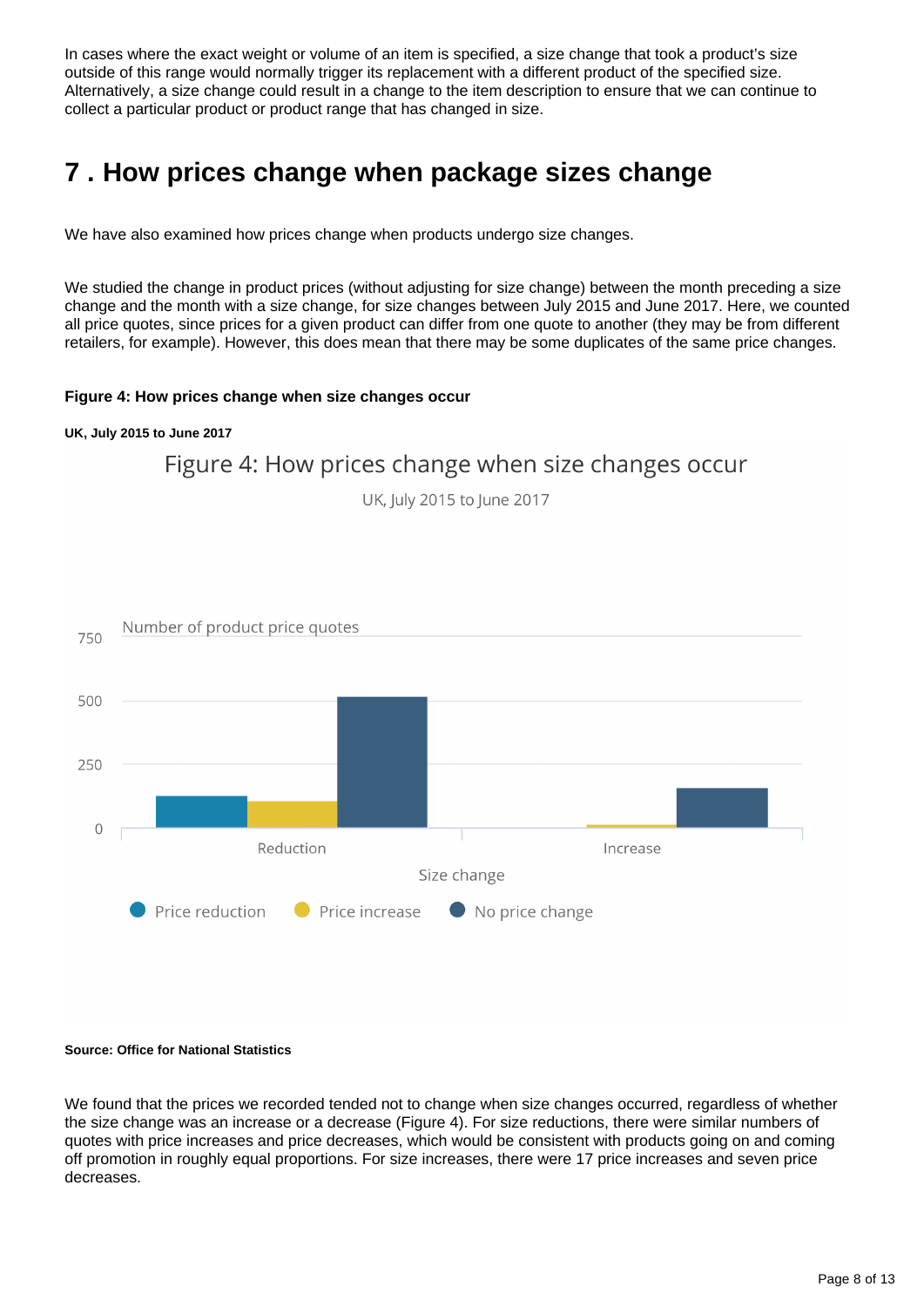When interpreting these findings, it should be remembered that this analysis does not distinguish between longerterm changes to a product's price and price changes that are related to temporary promotions.

This analysis suggests that when size changes occur, the prices charged for the products frequently remain the same, meaning that when products get smaller, consumers tend to end up getting less good value for their money – in other words, products undergo "shrinkflation". Conversely, when products get bigger, consumers may end up getting better value for their money. It should be remembered, however, that this analysis focuses only on a snapshot of prices in the month when a size change was recorded, so, for example, any price changes occurring in the months following a size change would not be captured.

### <span id="page-8-0"></span>**8 . Authors**

Joanna Corless, Office for National Statistics.

# <span id="page-8-1"></span>**9 . Annex A: Methodological notes**

In Section 4 we have indicated the months in which size changes for particular products were first observed. However, this method would be likely to introduce a bias affecting the first part of the time window we studied. If a size change was introduced in some stores before the first observation period, we should have observed the change in a period preceding our time series; however, in practice it may have been observed (in other stores) in one of the first few months of our analysis. This would have the effect of "front-loading" the first observations of products in the first few months of the time series.

To address this bias, we carried out an analysis in which we ignored data from the first three months that we originally analysed and observed the effect of this on the frequency of "first" observations in the following months (tobacco products were excluded). Figures 5 and 6 show that most of the impact is seen in the first month of the time window.

Based on this analysis, we excluded the first two months of data from our analysis in Section 4 (Figures 1 and 2). This should eliminate or reduce the bias in the data we have presented.

Data were not excluded from the subsequent analyses, since these were not time series (or they used counts of price quotes rather than unique products), so they would not be affected by the identified bias.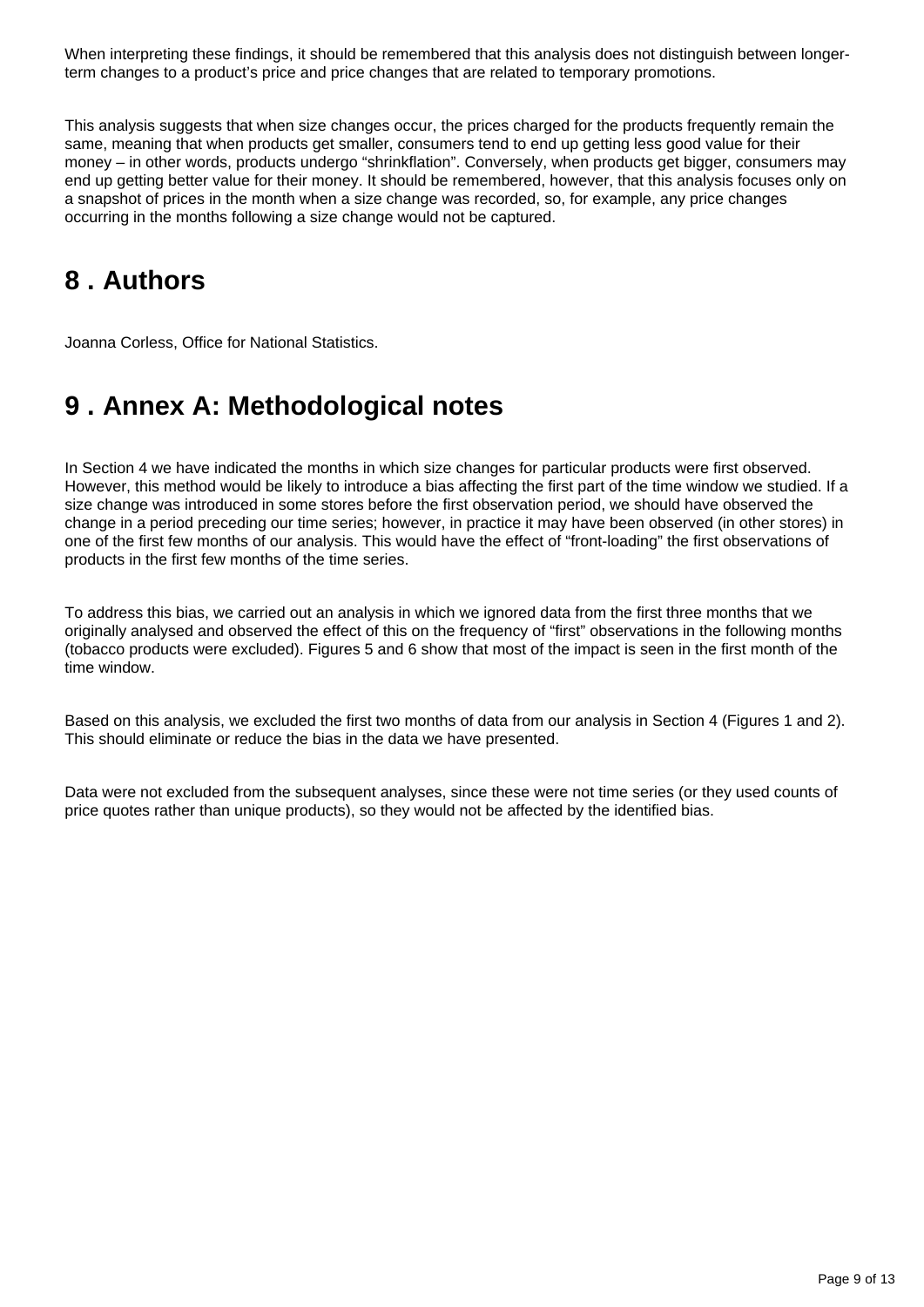#### **Figure 5: Effect of delaying analysis by three months on number of first observations, for size reductions**

#### **UK, September 2015 to June 2017**

### Figure 5: Effect of delaying analysis by three months on number of first observations, for size reductions

UK, September 2015 to June 2017



**Source: Office for National Statistics**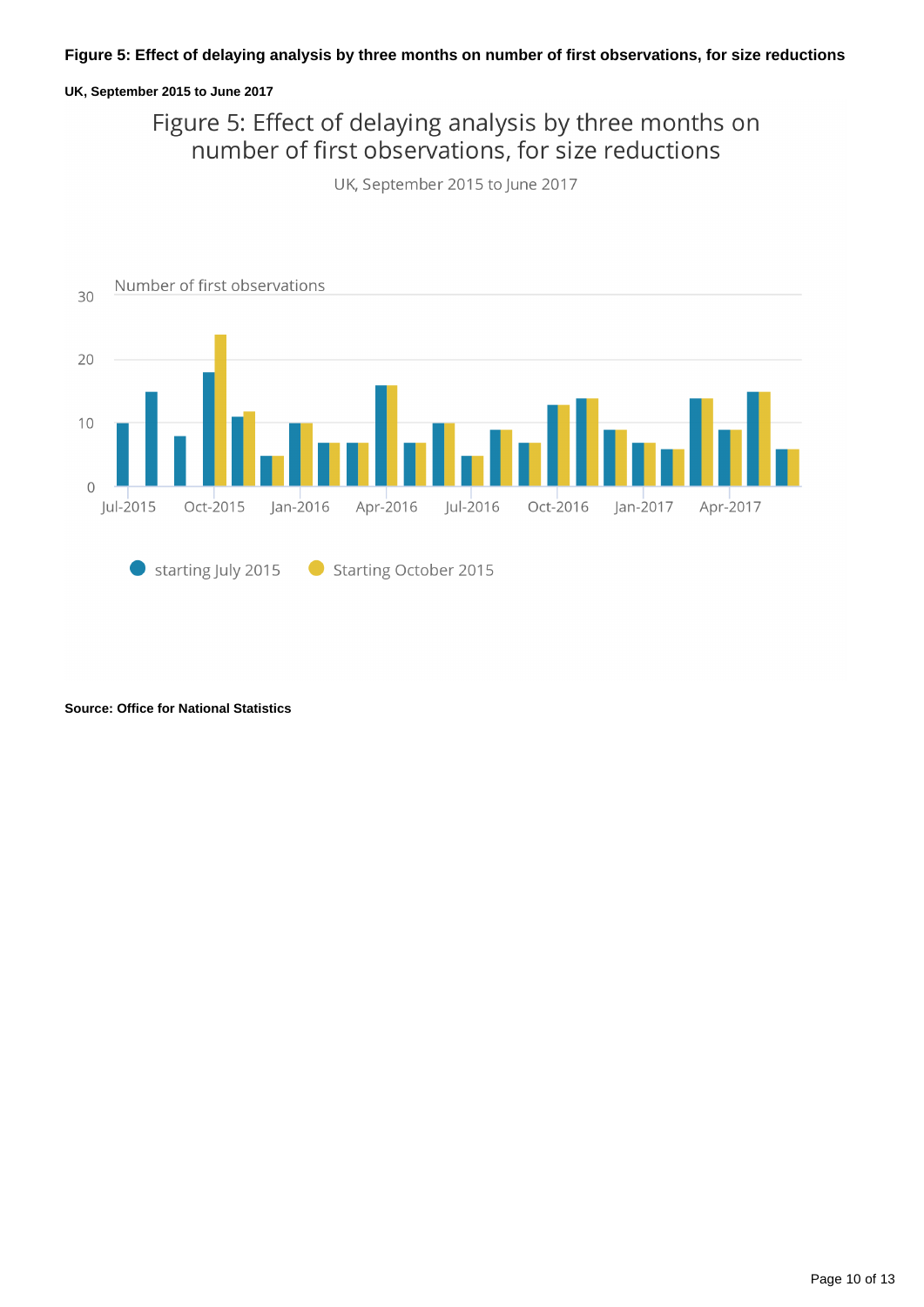#### **Figure 6: Effect of delaying analysis by three months on number of first observations, for size increases**

#### **UK, September 2015 to June 2017**

### Figure 6: Effect of delaying analysis by three months on number of first observations, for size increases

UK, September 2015 to June 2017



#### **Source: Office for National Statistics**

When categorising size changes as a "first observation" or "additional observation" to determine the number of unique product size changes in Section 4, we used the two following principles.

If more than one size change was observed for a given product in the period studied, each distinct size change was counted separately. For example, if a size reduction occurred in May 2016 and a further size change was observed in February 2017, these size reductions would be counted as two separate occurrences. We have separately given estimates of the total number of unique products with size changes (rather than the number of size changes); for this, subsequent size changes in the same direction were excluded.

Where multiple products were part of the same product range, they were not treated as distinct from one another; only one "first observation" of a product was counted per range. For example, if a range of crisp products in different flavours all had identical size changes, only the first of these changes would have been counted.

In order to categorise a size change as an increase or decrease, we compared the quote in the month where the size change occurred with the last quote collected for the same tracked item.

In some cases, the item was not available in the month directly before the size change. We searched up to five months for a previous quote; if no quote was found, the size change was excluded. We also only compared quotes from within the same year, meaning, for example, that for a size change in March 2016 we did not look for a previous quote from any earlier than January 2016.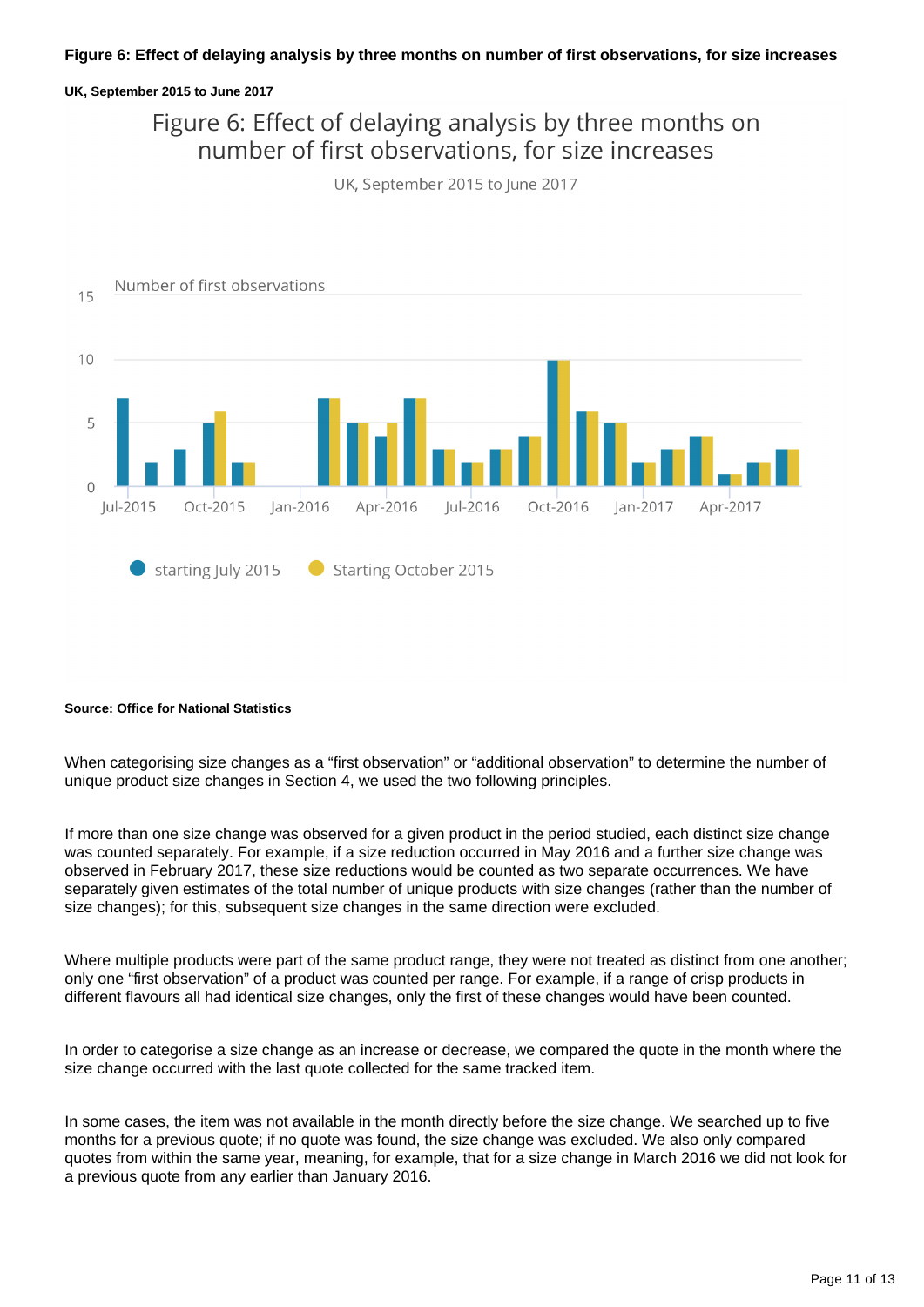In Section 7 we compared prices before and after a size change. Here, we wanted to look only at cases where the price change and size change occurred in the same month. Therefore, we only included cases where there was a quote available in the month directly preceding the size change.

In Section 5 we presented the product size changes by COICOP class. The number of price quotes in the sample for CPIH varies between the different COICOP classes, so we would expect this to influence the number of product size changes across the classes. Figure 7 shows estimates of the total number of quotes per month in the CPIH sample for each COICOP class featured in Figure 3 (Figure 7 shows total quotes per month in 2016 only; however, we would expect these totals to remain largely similar from year to year).

Not all quotes have a size recorded as this is not always required for our index calculations. Only those quotes with sizes recorded would be able to have a size change in our analysis. Therefore, the total quotes per month is further divided into those quotes that are "in scope" of our analysis of changing product sizes and those that are "out of scope".

#### **Figure 7: Estimated number of quotes per month in 2016, by COICOP class**

#### **UK, 2016**



UK. 2016



#### **Source: Office for National Statistics**

In general, the frequencies of size changes in the different COICOP categories is often roughly proportional to the total numbers of quotes per month in each category for which a size change was recorded, suggesting that much of the variation between COICOP categories may be due to the differences in category sizes.